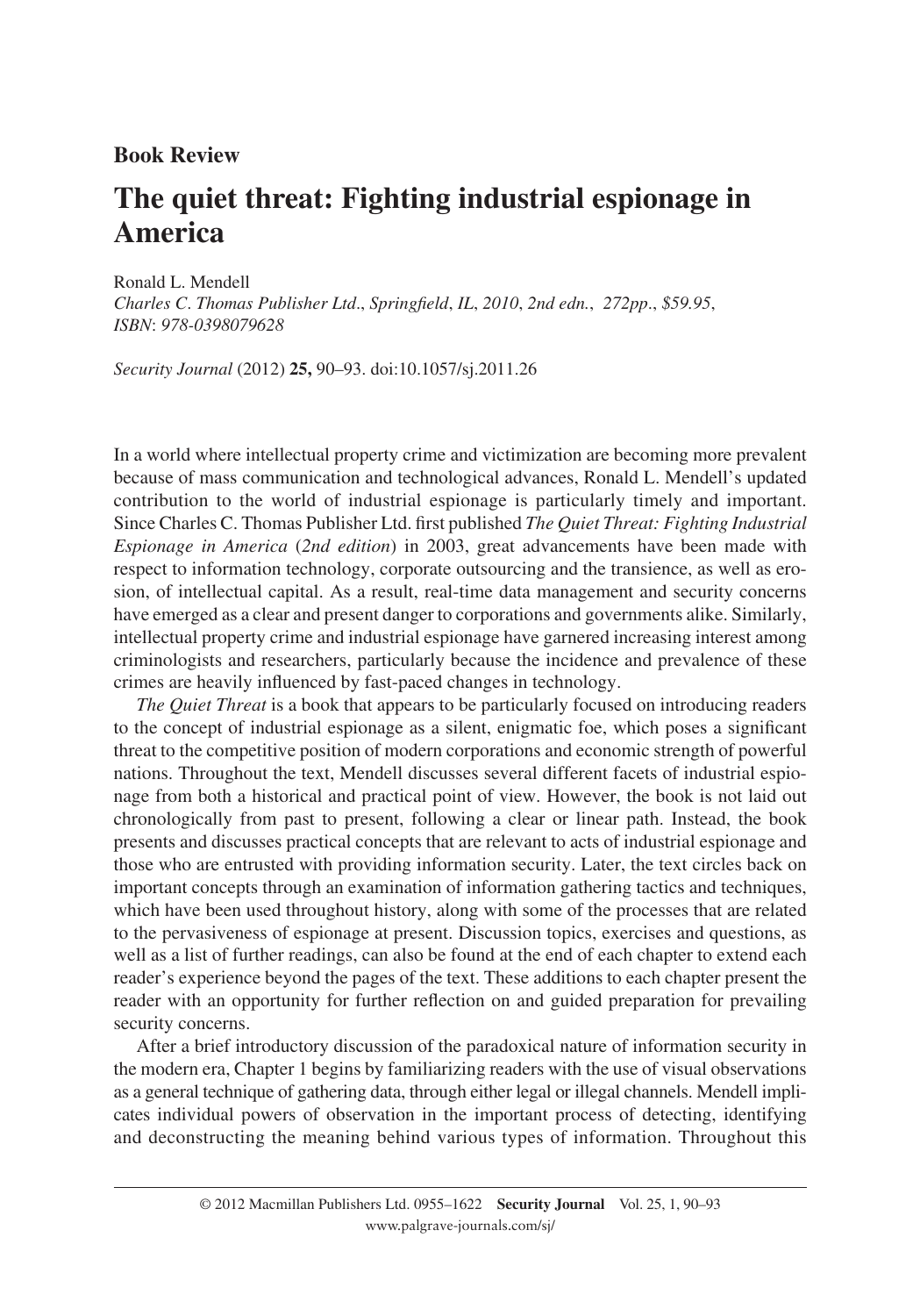chapter, Mendell reveals a number of historical examples of factory observations conducted throughout history on various companies and enterprises, which were attempts to obtain a competitive marketplace advantage. Then, he proposes a number of exercises that readers may engage in to hone their observational skills.

 Chapter 2 is dedicated to a discussion of how knowledge can be constructed and attained through research and information gathering, particularly open-sources of Competitive Technical Intelligence. Mendell likens the process of knowledge construction to sorting ' through a dense thicket of facts ' , which originate with a seed and grow into the branches of a tree. This knowledge construction tactic involves learning as much as possible about one ' s competitors and industry through legitimate, accessible sources, thereby fostering one's greater understanding of a target's points of weakness. Utilizing this process allows the information gatherer to use knowledge as a point of leverage against specific targets.

 Evidence of knowledge construction can be seen in Chapter 3, for example, where Mendell traces the roots of espionage techniques to the Elizabethan Age in England and follows them through periods of industrialism in eighteenth and nineteenth century England. From this point, much of Mendell's subsequent analyses of industrial espionage through the twenty-first century (Chapters 4 and 5) are also grounded in quite interesting and informative historical accounts of spying and intellectual property crime, both in the United States and abroad.

Chapter 4 continues Mendell's initial discussion of observation to include a wider array of observation techniques which are aimed at discovering sources of data. Accordingly, he suggests that paths to observation and information gathering may be accessible through many different sources: computer and mobile technology (networks, operating systems, e-mail, laptops, disks, drives, printers and so on), electronic eavesdropping (bugging, wiretapping and so on), infiltration (impersonation, vendors and so on), sales forces (divulging information) and sifting through trash or public records. Mendell slightly changes course in Chapter 5 to address the evolution of industrial espionage techniques throughout history, particularly with respect to the changing nature of business in the United States. In particular, the text is dedicated to revealing how a more comprehensive, multi-pronged approach to information gathering and spying, not taken in years past, will act as a 'stepping stone' to acquiring secrets.

 Mendell provides additional evidence of multi-pronged espionage techniques in the next chapter. Consistent with the notion of acquiring trade or business secrets, Chapter 6 examines various elements of politics and power that are implicit in most cases of industrial espionage. In particular, Mendell seems to suggest that having political savvy and fortitude is necessary not only for the spy looking to obtain information, but also for those entrusted with protecting a corporation's intellectual property. Some of the techniques he discusses include acquiring access to data through higher-education research, engaging in bribery, providing disinformation to targets, and engaging in ruses and deceptive tactics. He later provides evidence of these tactics in examples of patent infringement, theft of trade secrets and the failure of US intelligence efforts during the Vietnam War.

 Chapter 7 provides an in-depth discussion of the countermeasures historically taken to protect sensitive information, but from the perspective of a spy trying to circumvent those protections. In this case, the 'spy' is referred to as an information predator, and he provides a first-hand account of how he has, or might, go about bypassing traditional security measures. This chapter provides a refreshing segue into Chapters 8 and 9, which reveal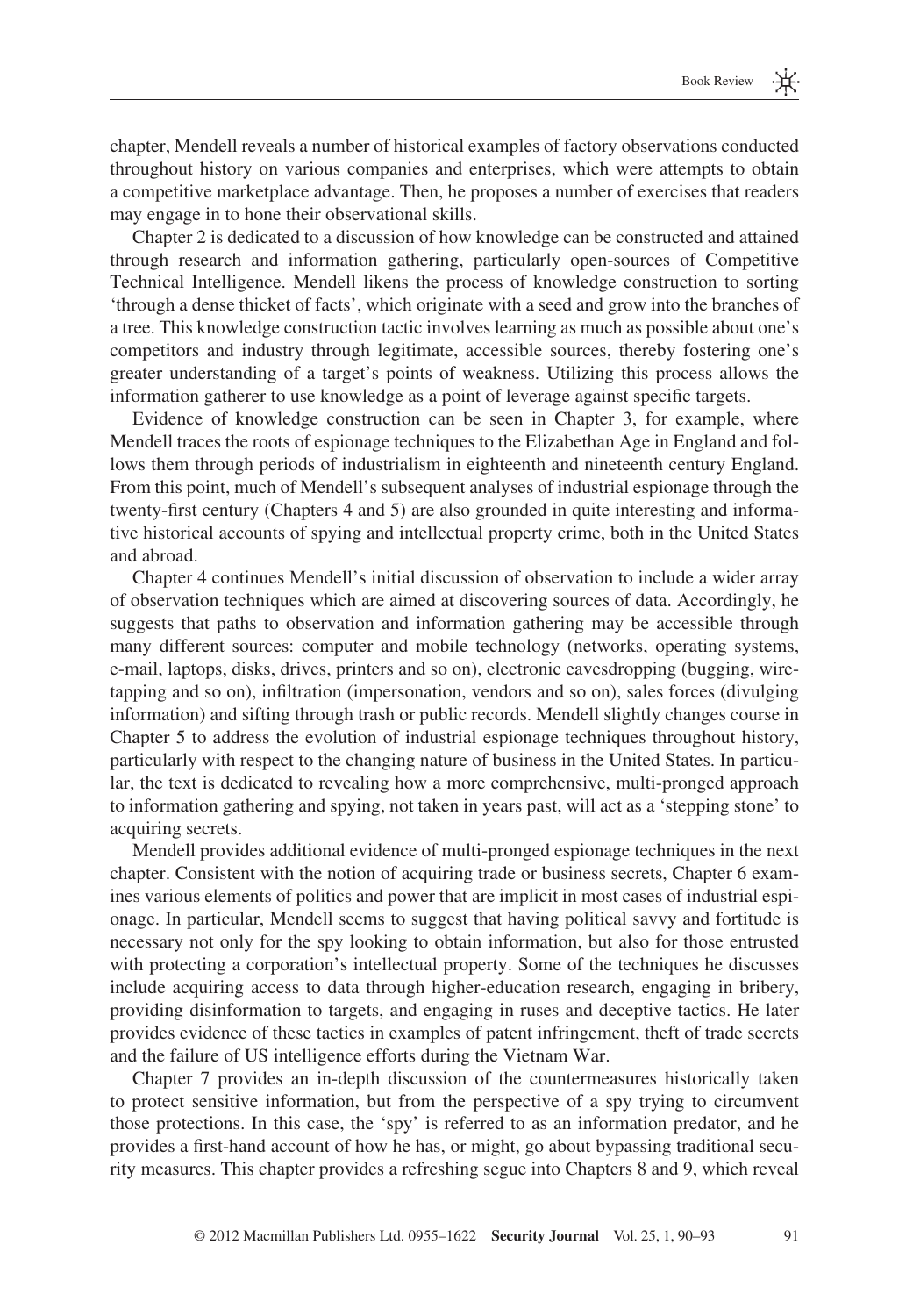a number of internal and external methods of supplementing traditional security measures. In this regard, Mendell suggests that organizations fail to do enough to secure their information, even from their own employees. As a result, he argues that internal security may be bolstered by providing clear objectives, goals, and training for security staff, by patrolling more effectively, and by engaging in intelligence building through the gathering of information. Similarly, building an intelligence gathering operation to focus on information outside of the organization can help stifle external threats to security.

 In Chapter 10, Mendell discusses the process of investigating cases of industrial espionage, namely the theft of trade secrets occurring following the passage of the Economic Espionage Act of 1996. Through this exploration, the author provides a general description of what constitutes trade secret theft, in addition to providing a number of suggestions and checklists that investigators may follow in order to build evidence, bolster security and combat industrial espionage.

The final two chapters of the main body of text are devoted to a discussion of spy tradecraft, also known as 'tricks of the trade', and data mining. In Chapter 11, where Mendell refers to tradecraft as both an art and science, the importance of human relations, social adaptation and manipulation, keen observational skills and the use of photographic information are highlighted as necessary characteristics of the effective spy. Mendell concludes in Chapter 12 with a detailed discussion of how data can be so readily accessed in today's modern era of communication. He also reveals the various techniques that can be used to discover and identify useful databases and other sources of information, which may be of interest to intelligence seekers and security specialists.

 Although each chapter provides plenty to consider with respect to industrial espionage, the primary body of text is also supplemented by a collection of readings and blueprints found after the final chapter. These supplementary items include a Chapter Notes section, a Master Checklist, a brief Chronology of important events concerning industrial espionage throughout history, a section detailing how to plan for an intelligence operation against a target, a sample intelligence gathering report and a glossary of terms that are important/ relevant to any discussion of industrial espionage. The Chapter Notes offer a thorough description of the origins of various perspectives found in the book, whereas the Master Checklist provides a summary of each important security proposal that is discussed. Considered together, all of these readings provide additional supporting information, as well as a greater level of detail not found in the main body of the text. For this reason, Mendell's primary audience here appears to be those who are in positions to apply information security techniques to real-world settings, as well as those entrusted with providing security for their agency or enterprise. Thus, practitioners may find the supplementary information quite useful as a means of more deeply exploring the topic.

 Generally, *The Quiet Threat* is a book targeted at students of information security or individuals in certificate programs, as well as information security professionals actively working in either the public or private sector. In fact, according to Mendell, 'the text's primary aim is practical advice'. The book may be well suited for information security practitioners or possibly even corporate executives looking to gain a competitive advantage. There is certainly enough information for students and security professionals to gain additional insight into the phenomena of industrial espionage. However, beyond individuals in security professions, the book may have less practical utility, particularly for those only looking to achieve a basic understanding of the subject. Because of the book's hands-on